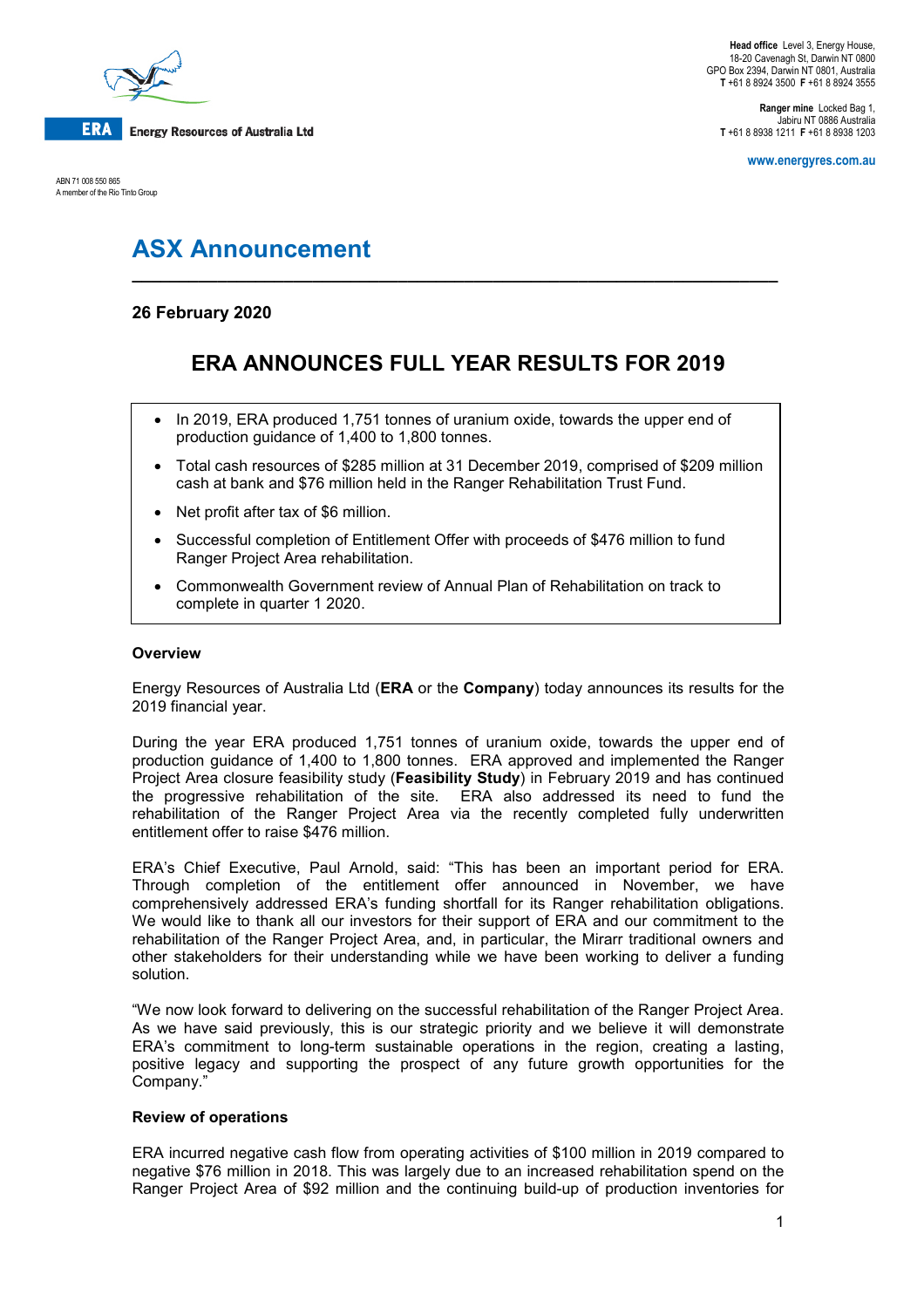

sale into future periods. Despite negative cash flow ERA continued to generate a positive cash margin<sup>[1](#page-1-0)</sup> from the sale of uranium oxide.

ERA held total cash resources of \$285 million at 31 December 2019, comprised of \$209 million in cash at bank and \$76 million of cash held by the Commonwealth Government as part of the Ranger Rehabilitation Trust Fund. The Company has no debt.

ERA recorded a net profit after tax of \$6 million compared to a net loss after tax of \$435 million in 2018. The 2018 earnings were adversely impacted by a change in the rehabilitation estimate and impairment charge of \$433 million after tax. The 2019 results were supported by the settlement of a dispute regarding the design, manufacture and supply of certain infrastructure and the successful execution of the ongoing "Safely Transforming ERA Together" program.

Uranium oxide produced for the year ended 31 December 2019 was 1,751 tonnes, 12 per cent lower than 2018 production of 1,999 tonnes. Production was impacted by the declining ore grades recovered from existing stockpiles.

Revenue from the sale of uranium oxide was \$210 million (2018: \$201 million). Revenue was favourably impacted by higher sales volumes and a favourable movement in the Australian/US dollar exchange rate. This was partially offset by a lower average realised sales price.

Sales volume for 2019 was 1,597 tonnes compared with 1,467 tonnes for 2018. The average realised sales price on contracted sales in 2019 was US\$48.53 per pound compared to US\$47.67 per pound in 2018. The average realised price on all sales (including uncontracted material sold into the spot market) in 2019 was US\$41.89. The average realised price compares favourably against the average spot price for 2019 of US\$25.90 per pound.

With uranium oxide sales denominated in US dollars, the weakening of the Australian dollar had a positive impact on ERA's financial results. With sales weighted towards the first half, the average exchange rate was 70 US cents, compared with 77 US cents for 2018.

Costs for 2019 were lower than the corresponding period in 2018. This result has benefited from the successful execution of a business transformation program. The program has realised savings by increasing efficiencies and lowering input prices. However, these savings have largely been offset by the recognition of an additional provision for payment of employee benefits on termination.

Minor depreciation has been recorded in 2019 due to implementation of Australian Accounting Standard 16 "Leases" for leased assets. No other depreciation was recorded due to the Ranger Cash Generating Unit remaining fully impaired.

Capital expenditure for the year was consistent with 2018 at \$4 million. All expenditure in 2019 related to sustaining capital activities. In 2019, capital expenditure was immediately written off to the Statement of Comprehensive Income and recorded in other expenses. This is a result of the Ranger Cash Generating Unit remaining fully impaired.

#### **Rehabilitation**

i<br>I

ERA approved and implemented the Feasibility Study in February 2019. Following completion of the study, ERA has a consolidated, executable plan (inclusive of progressive rehabilitation activities and post closure activities) to meet the obligations of the Ranger Authority. Rehabilitation activities continued to progress in line with this study during 2019.

<span id="page-1-0"></span> $1$  Comparing the marginal production cost to the uranium spot price.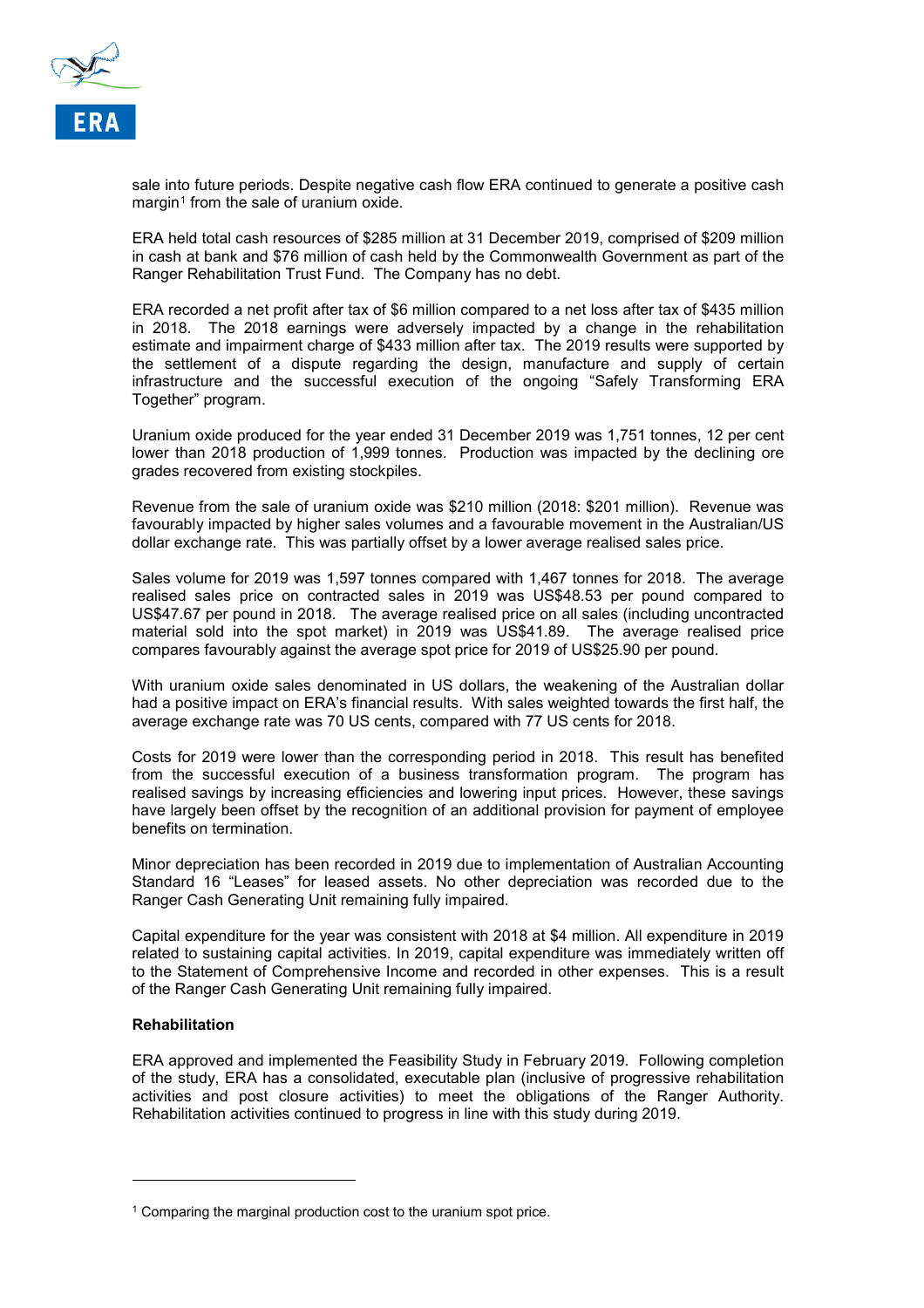

The Ranger Project Area continued to be progressively rehabilitated during 2019, with expenditure of \$92 million. Expenditure was primarily associated with the dredge operating to transfer tailings from the Tailings Storage Facility to Pit 3, construction and commissioning of water treatment capacity, the backfill of waste material to Pit 1 and various studies. Additional dredging capacity was launched in the second quarter, with full commissioning completed during the third quarter.

At 31 December [2](#page-2-0)019, the ERA rehabilitation provision is \$770 million.<sup>2</sup> The strategy and estimate remain consistent with 31 December 2018*.*

#### **Funding**

On 15 November 2019, the Company announced a pro-rata renounceable entitlement offer of 6.13 new fully paid ERA ordinary shares for each fully paid ordinary share, raising approximately \$476 million, to fund its rehabilitation obligations for the Ranger Project Area (**Entitlement Offer**).

The Entitlement Offer was fully underwritten by North Limited (the **Underwriter** or **North**), a wholly-owned subsidiary of Rio Tinto, pursuant to an Underwriting Agreement dated 15 November 2019 (**Underwriting Agreement**).

On 11 December 2019, the Takeovers Panel (**Initial Panel**) made a declaration of unacceptable circumstances and orders in relation to an application dated 18 November 2019 by Zentree Investments Limited in relation to the affairs of ERA.<sup>3</sup> On 1[3](#page-2-1) December 2019, Rio Tinto lodged an application for a review of the Initial Panel's decision. On 20 January 2020, the review Panel (**Review Panel**) affirmed the decision of the Initial Panel to make a declaration of unacceptable circumstances and varied the Initial Panel's orders.[4](#page-2-2) 

New shares under the Entitlement Offer were issued on 25 February 2020. Following the issue of new shares to Rio Tinto under the Entitlement Offer and Underwriting Agreement, Rio Tinto's relevant interests increased from 68.4 per cent to 86.3 per cent.

#### **Outlook**

i<br>I

The strategic priority for ERA is the successful rehabilitation of the Ranger Project Area, which ERA believes will demonstrate ERA's commitment to long-term sustainable operations in the region, create a sustainable, positive legacy and underpin potential future growth opportunities.

The uranium spot price remained volatile in 2019 with a closing December spot price of US\$24.82 per pound, approximately 14 per cent lower than the closing December 2018 price.

The market surplus is expected to continue into the medium term. China-led demand growth is expected to support a rebalancing of the market over the longer term as China and other Asian countries continue to progress their nuclear power programs in accordance with long-term energy policy objectives.

However, with considerable market surplus remaining, ERA expects that the uranium market will remain challenging in the near term.

<span id="page-2-0"></span><sup>&</sup>lt;sup>2</sup> 31 December 2019 provision discounted at 2 per cent and presented in real terms (undiscounted in real terms of \$818 million and \$874 million undiscounted in nominal terms).

<span id="page-2-1"></span> $3$  Copies of the Initial Panel's declaration and orders are reproduced on the Panel's website at: [http://www.takeovers.gov.au/content/Media\\_Releases/2019/downloads/MR19-078.pdf.](http://www.takeovers.gov.au/content/Media_Releases/2019/downloads/MR19-078.pdf)

<span id="page-2-2"></span><sup>4</sup> Copies of the Review Panel's declaration and the variations ordered by the Review Panel are reproduced on the Panel's website at:

[https://www.takeovers.gov.au/content/Media\\_Releases/2020/downloads/MR20-005.pdf.](https://www.takeovers.gov.au/content/Media_Releases/2020/downloads/MR20-005.pdf)